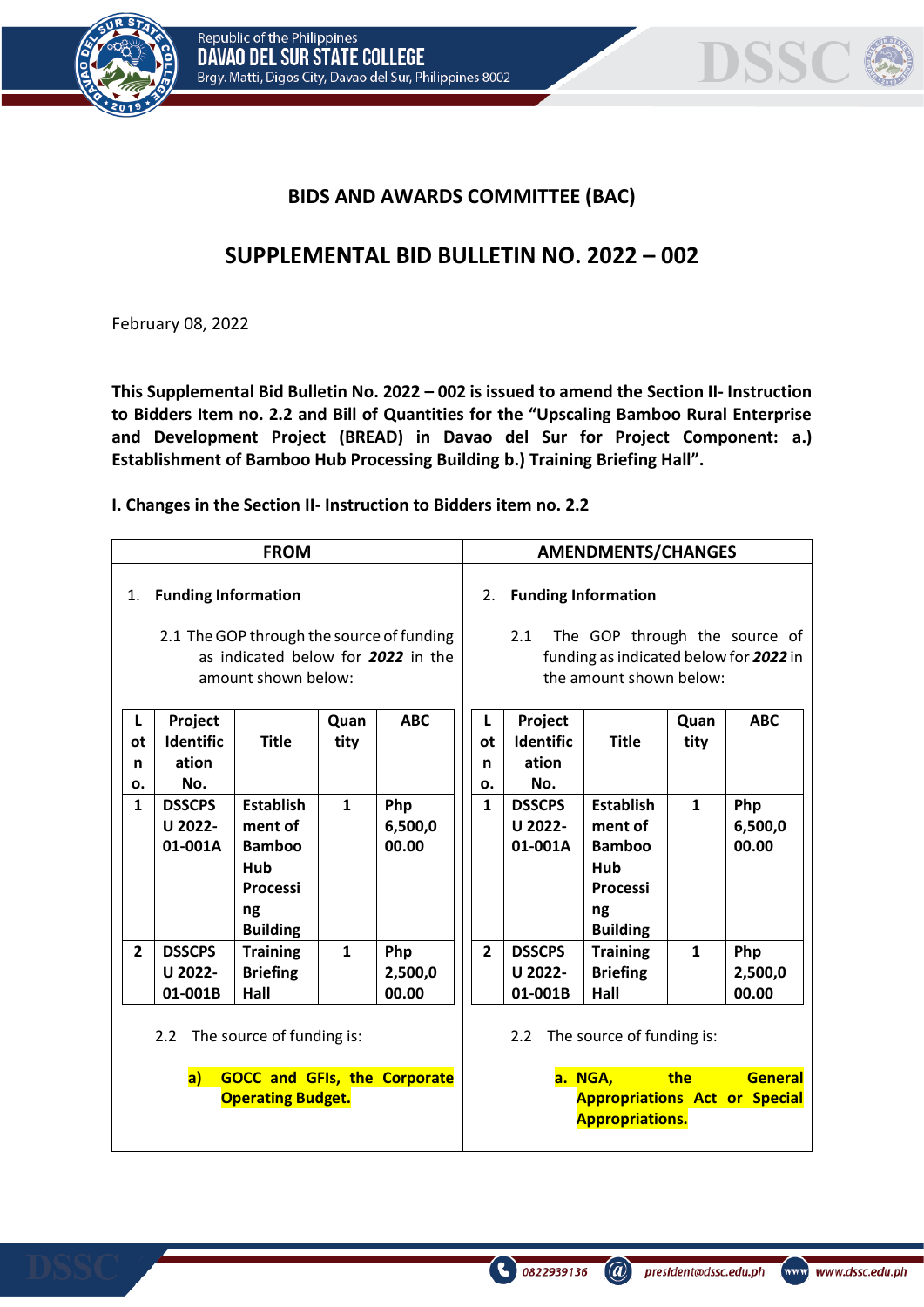



**II. Changes in the Bill of Quantities item no. 11 & 12 for the Project Component a.) Establishment of Bamboo Hub Processing Building**

|                                   |            | <b>FROM</b> |                                 |                                    | <b>AMENDMENTS/CHANGES</b>         |            |             |                                 |                                    |  |  |
|-----------------------------------|------------|-------------|---------------------------------|------------------------------------|-----------------------------------|------------|-------------|---------------------------------|------------------------------------|--|--|
| <b>BILL OF QUANTITIES (BOO)</b>   |            |             | <b>BILL OF QUANTITIES (BOO)</b> |                                    |                                   |            |             |                                 |                                    |  |  |
| <b>ITEM</b><br><b>DESCRIPTION</b> | <b>OTY</b> | <b>UNIT</b> | <b>UNIT</b><br>COST<br>(in Php) | TOTAL<br><b>AMOUNT</b><br>(in Php) | <b>ITEM</b><br><b>DESCRIPTION</b> | <b>OTY</b> | <b>UNIT</b> | <b>UNIT</b><br>COST<br>(in Php) | TOTAL<br><b>AMOUNT</b><br>(in PhD) |  |  |
|                                   |            |             |                                 |                                    | Tubular                           |            |             |                                 |                                    |  |  |
| Tubular                           |            |             |                                 |                                    | 1"x1"x                            |            |             |                                 |                                    |  |  |
| 1"x1"x                            |            |             |                                 |                                    | 1.2 <sub>mm</sub>                 | 84         | Lengths     |                                 |                                    |  |  |
| 1.2 <sub>mm</sub>                 | 84         | 84          |                                 |                                    | Tubular                           |            |             |                                 |                                    |  |  |
| Tubular                           |            |             |                                 |                                    | 2"x2"x                            |            |             |                                 |                                    |  |  |
| 2"x2"x                            |            |             |                                 |                                    | 1.2 <sub>mm</sub>                 | 118        | Lengths     |                                 |                                    |  |  |
| $1.2$ mm                          | 118        | <b>118</b>  |                                 |                                    |                                   |            |             |                                 |                                    |  |  |

## **III. Changes in the Bill of Quantities for the Project Component b.) Training Briefing Hall**

|                |                                                                               |            | <b>FROM</b>             |                                            |                                        |                |                                                                               |                         |             | <b>AMENDMENTS/CHANGES</b>                         |                                               |
|----------------|-------------------------------------------------------------------------------|------------|-------------------------|--------------------------------------------|----------------------------------------|----------------|-------------------------------------------------------------------------------|-------------------------|-------------|---------------------------------------------------|-----------------------------------------------|
|                | <b>BILL OF OUANTITIES (BOO)</b>                                               |            |                         |                                            |                                        |                | <b>BILL OF OUANTITIES (BOO)</b>                                               |                         |             |                                                   |                                               |
| S.<br>N        | <b>ITEM</b><br><b>DESCRIPTION</b>                                             | <b>OTY</b> | <b>UNIT</b>             | UN<br>IT<br>CO<br><b>ST</b><br>(in<br>Php) | <b>TOTAL</b><br>AMOU<br>NT<br>(in Php) | S.<br>N        | <b>ITEM</b><br><b>DESCRIPTION</b>                                             | <b>OTY</b>              | <b>UNIT</b> | <b>UN</b><br>IT<br>CO<br><b>ST</b><br>(in<br>Php) | <b>TOTAL</b><br>AMOU<br><b>NT</b><br>(in Php) |
| $\mathbf{1}$   | <b>STRUCTURE</b><br><b>EXCAVATION</b>                                         | CU.M.      | $\overline{24}$         |                                            |                                        | $\mathbf{1}$   | <b>STRUCTURE</b><br><b>EXCAVATION</b>                                         | 24                      | CU.M.       |                                                   |                                               |
| 2              | <b>EMBANKMEN</b><br>T                                                         | CU.M.      | 65                      |                                            |                                        | 2              | <b>EMBANKMEN</b><br>T                                                         | 65                      | CU.M.       |                                                   |                                               |
| 3              | <b>REINFORCED</b><br>CONCRETE                                                 | CU.M.      | 30.04                   |                                            |                                        | 3              | <b>REINFORCED</b><br>CONCRETE                                                 | 30.04                   | CU.M.       |                                                   |                                               |
| $\overline{4}$ | <b>METAL</b><br><b>STRUCTURES</b>                                             | <b>KGS</b> | 3037.<br>$\overline{6}$ |                                            |                                        | $\overline{4}$ | METAL<br><b>STRUCTURES</b>                                                    | 3037.<br>$\overline{6}$ | <b>KGS</b>  |                                                   |                                               |
|                | 75 Ingth-Cee<br>Purlins<br>2''x3''x1.2''mm<br>thk x 6.0m                      |            |                         |                                            |                                        |                | 75 Ingth-Cee<br><b>Purlins</b><br>2''x3''x1.2''mm<br>thk x 6.0m               |                         |             |                                                   |                                               |
|                | 18 Ingth-Angle<br>Bar-<br>50x50x5mm                                           |            |                         |                                            |                                        |                | 18 Ingth-Angle<br>Bar-<br>50x50x5mm                                           |                         |             |                                                   |                                               |
|                | 125 Ingth-<br>Angle Bar -<br>32x32x4mm                                        |            |                         |                                            |                                        |                | 125 Ingth-<br>Angle Bar -<br>32x32x4mm                                        |                         |             |                                                   |                                               |
|                | 11 Ingth-<br>10mm φ Plain<br>Round Bar                                        |            |                         |                                            |                                        |                | 11 Ingth-<br>10mm ф Plain<br>Round Bar                                        |                         |             |                                                   |                                               |
| 5              | <b>REINFORCING</b><br><b>STEEL</b>                                            | <b>KGS</b> | 1899.<br>96             |                                            |                                        | 5              | <b>REINFORCING</b><br><b>STEEL</b>                                            | 1899.<br>96             | <b>KGS</b>  |                                                   |                                               |
|                | 104 Ingth -<br>Deformed<br>Round Bar.<br>12тт фх6.0т<br>$(\text{grade }40)$   |            |                         |                                            |                                        |                | $104$ lngth -<br>Deformed<br>Round Bar.<br>12тт фх6.0т<br>$(\text{grade }40)$ |                         |             |                                                   |                                               |
|                | $61$ lngth -<br>Deformed<br>Round Bar.<br>16тт фх6.0т<br>$(\text{grade } 60)$ |            |                         |                                            |                                        |                | $61$ lngth -<br>Deformed<br>Round Bar.<br>16тт фх6.0т<br>$(\text{grade } 60)$ |                         |             |                                                   |                                               |
|                | 206 lngth -<br>Deformed<br>Round Bar,                                         |            |                         |                                            |                                        |                | 206 Ingth -<br>Deformed<br>Round Bar.                                         |                         |             |                                                   |                                               |